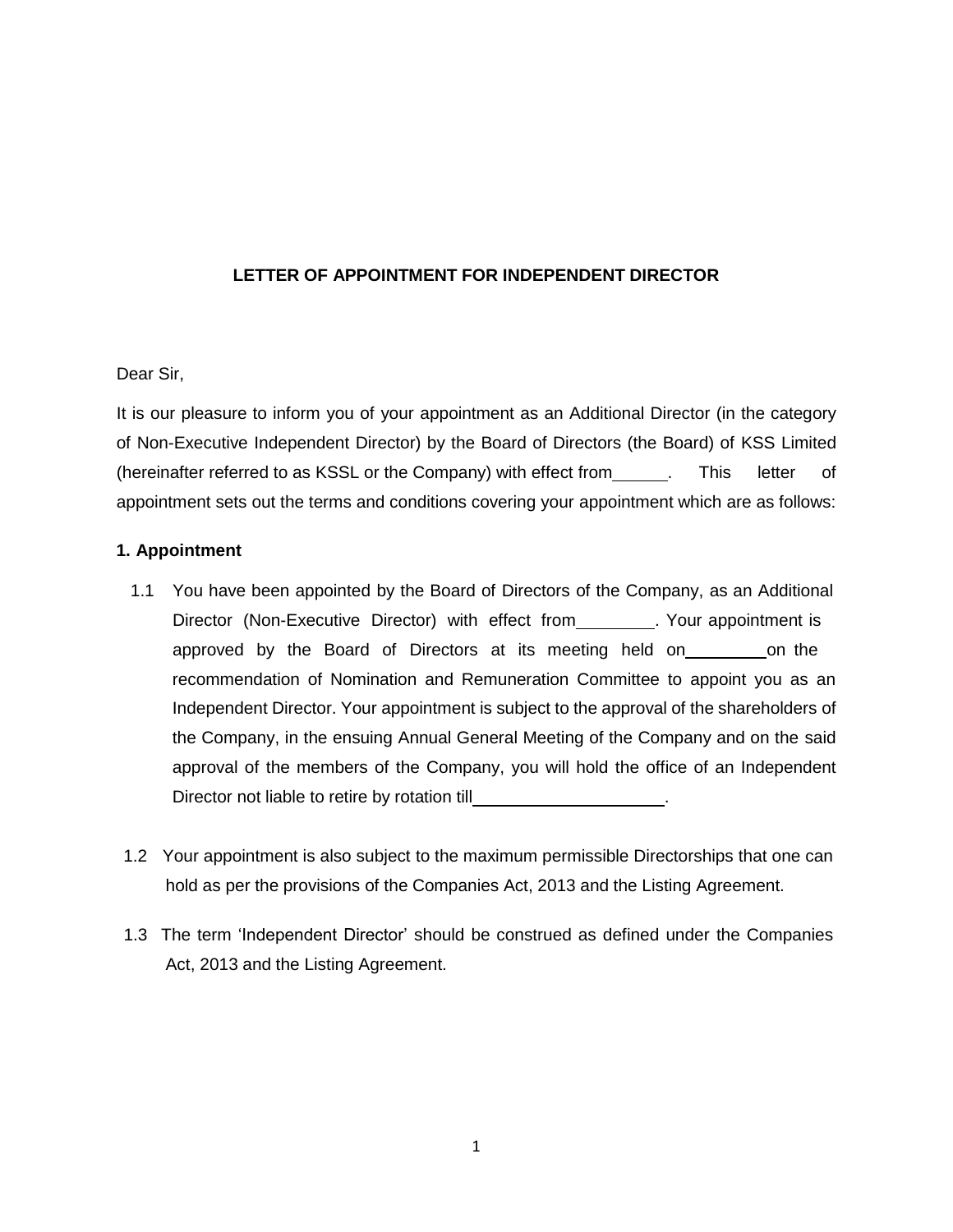- 1.4 The Company has adopted the provisions with respect to appointment and tenure of Independent Directors which is consistent with the Companies Act, 2013 and the Listing Agreement. Accordingly, the Independent Directors will serve for not more thantwo terms of five years each on the Board of the Company.
- 1.5 You are considered to be an Independent Director and will be identified as such in the Annual Report and other documentations of the Company. If circumstances change, and you believe that your independence may be in doubt or may be in question, you should bring this matter to urgent attention of the Board as soon as possible.

### **2. Committees**

The Board of Directors may, if it deems fit, invite you for being appointed on one or more existing Board Committees or any such Committee that may be set up in the future. Your appointment on such Committee(s) will be subject to the applicable regulations.

### **3. Time Commitment**

- 3.1 As a Non-Executive Director you are expected to bring objectivity and independence of view to the Board's discussions and to help provide the Board with effective leadership in relation to the Company's strategy, performance, and risk management as well as ensuring high standards of financial probity and corporate governance. The Board meets at least four times in a year. The Audit Committee also meets at least four times in a year. Besides, there are other Committee meetings like Nomination and Remuneration Committee, Stakeholders' Relationship Committee and Corporate Social Responsibility Committee meetings which are convened as per the requirements. You will be expected to attend meetings of the Board of Directors, meetings of Committees to which you maybe appointed and Shareholders' meetings and to devote such time to your duties, as appropriate for you to discharge your duties effectively. Ordinarily, all meetings are held in Thane/Mumbai.
- 3.2 By accepting this appointment, you confirm that you are able to allocate sufficient time to meet the expectations of your role as an Independent Director to the satisfaction of the Board.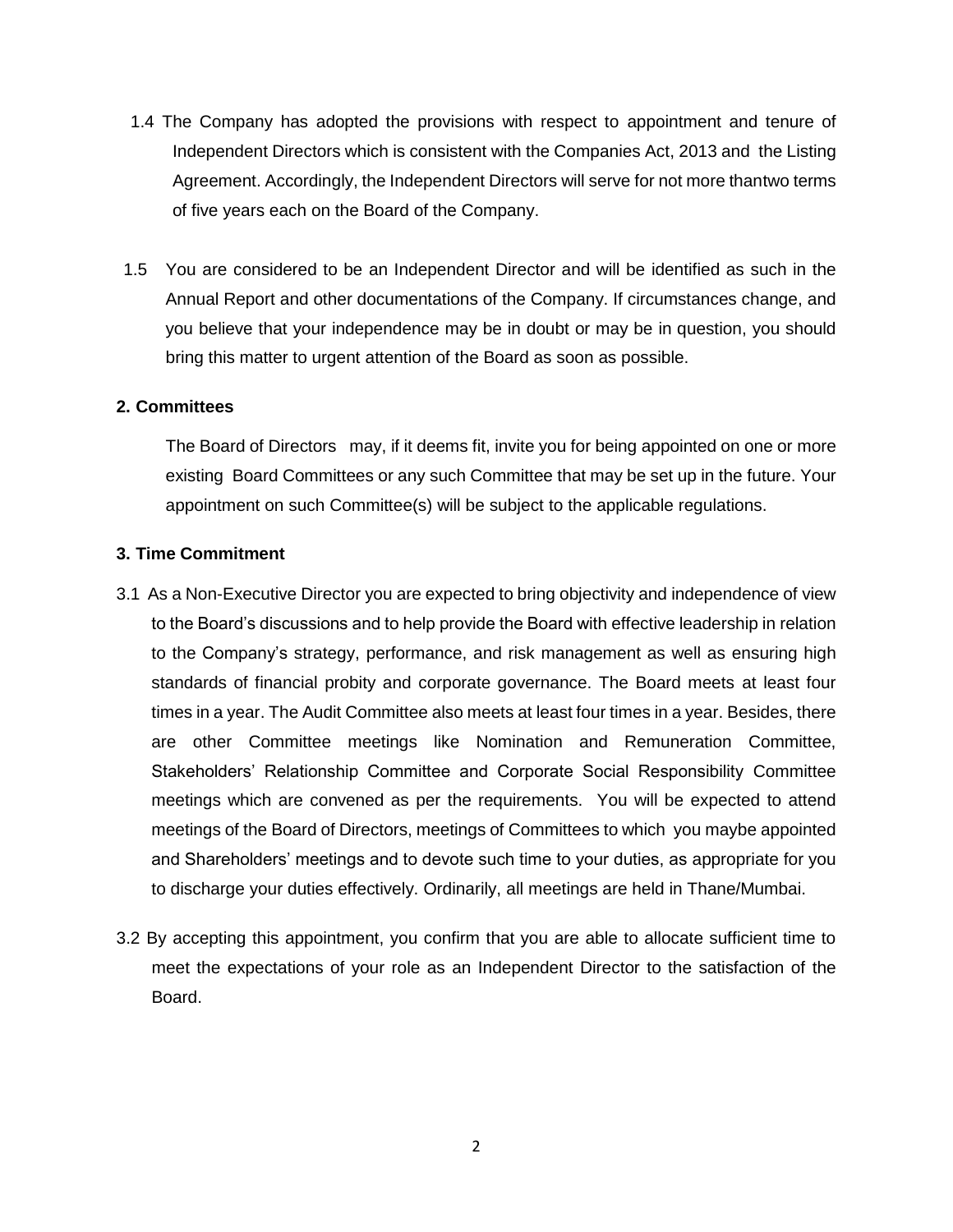## **4. Role and Duties**

Your role and duties will be those normally required of a Non-Executive Independent Director under the Companies Act, 2013 and the listing agreement. There are certain duties prescribed for all Directors, both Executive and Non-Executive, which are fiduciary in nature and are as under:

- **I.** You shall act in accordance with the Company's Articles of Association.
- **II.** You shall act in good faith in order to promote the objects of the Company for the benefit of its members as a whole, and in the best interest of the Company.
- **III.** You shall discharge your duties with due and reasonable care, skill and diligence.
- **IV.** You shall not involve yourself in a situation in which you may have a direct or indirect interest that conflicts, or possibly may conflict, with the interest of the Company. Please refer to clause 7 for full explanation on conflict of interest.
- **V.** You shall not achieve or attempt to achieve any undue gain or advantage either to yourself or to your relatives, partners or associates.
- **VI.** You shall not assign your office as Director and any assignment so made shall be void.
- **VII.**You shall abide by the 'Code of Independent Director' as outlined in Schedule IV to Section 149 (8) of the Companies Act, 2013 and duties of Directors as provided in the Companies Act, 2013 (including Section 166) and Clause 49 of the Listing Agreement.
- **VIII.** You will also be responsible for providing guidance in the area of your expertise.

In addition to the above requirements applicable to all Directors, the role of the Non-Executive Director has the following key elements:

**Strategy:** Non-Executive Directors should constructively contribute and help to develop proposals on strategy;

**Performance:** Non-Executive Directors should scrutinise the performance of management in meeting agreed goals and objectives;

**Risk:** Non-Executive Directors should satisfy themselves on the integrity of financial information and that financial controls and systems of risk management are robust and defensible;

**People:** Non-Executive Directors are responsible for determining appropriate levels of remuneration of Executive Directors and have a prime role in appointing, and where necessary, removing Executive Directors and in succession planning;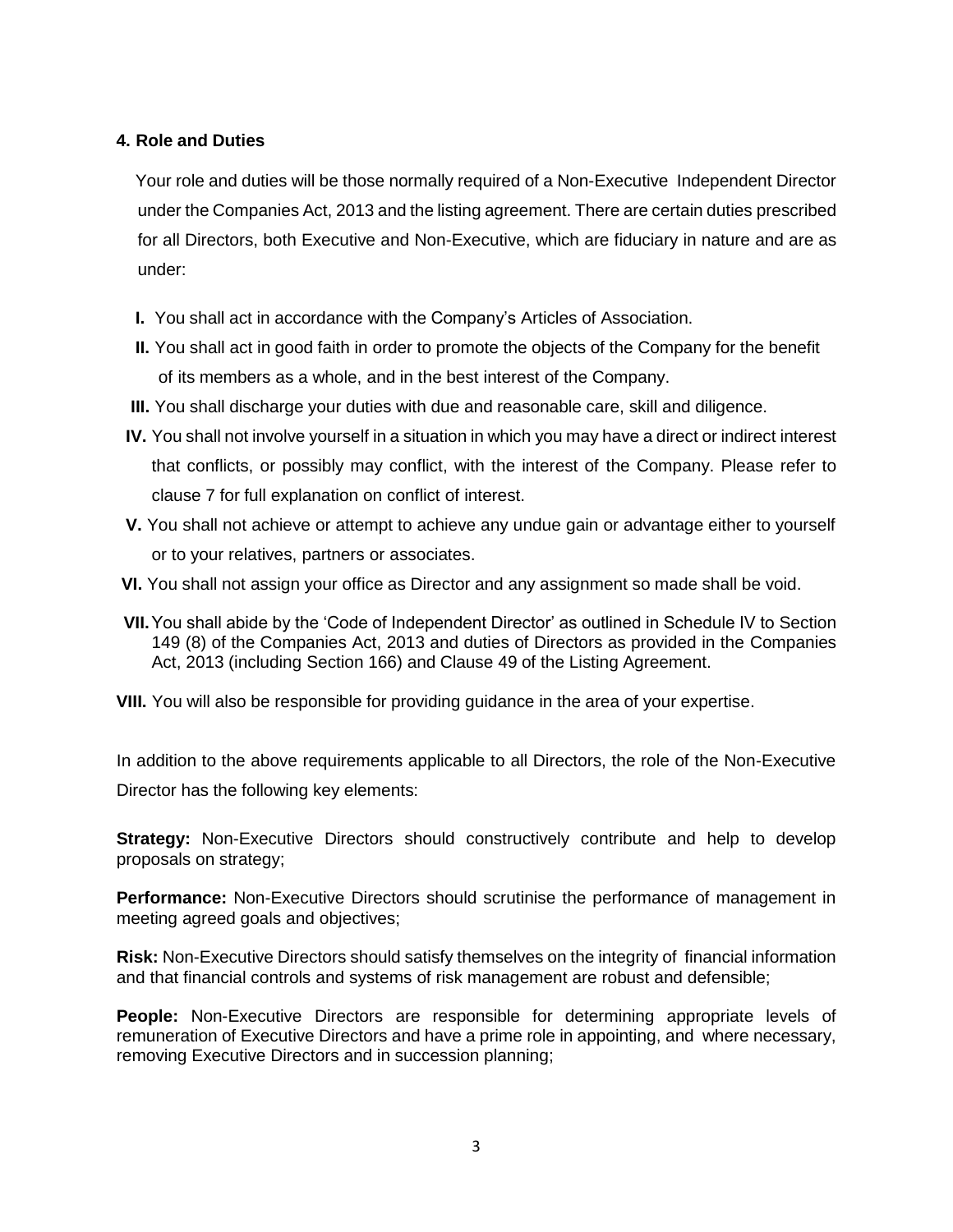**Reporting:** Non-Executive Directors take responsibility for the processes for accurately reporting on performance and the financial position of KSSL; and

**Compliance:** Non-Executive Directors should keep governance and compliance with the applicable legislation and regulations under review and the conformity of KSSL practices to accepted norms.

# **5. Status of Appointment**

- 5.1This letter shall not constitute a contract of employment. You will be paid remuneration by way of sitting fees for meetings of the Board and its Committees as may be decided by the Board and approved by the Shareholders from time to time. Further, you may also be paid remuneration by way of commission as may be recommended by the Board of Directors of the Company, within the overall ceiling limits approved by the Shareholders from time to time.
- 5.2 The sitting fees presently paid to the Non-Executive Independent Director is Rs.20,000/- per meeting of the Board or a Committee thereof.

## **6. Reimbursement of Expenses**

In addition to the remuneration described in paragraph 5, the Company will during the period of your appointment, reimburse you for travel, hotel and other incidental expenses that may be incurred by you in the performance of your role and duties.

## **7. Conflict of Interest**

- 7.1 It is accepted and acknowledged that you may have business interests other than those of the Company. As a condition to your appointment, you are required to declare any such directorships, appointments and interests to the Board in writing in the prescribed form atthe time of your appointment and from time to time in accordance with the provisions of the Companies Act, 2013 and the rules made thereunder.
- 7.2 In the event that your circumstances seem likely to change and might give rise to a conflict of interest or, when applicable, circumstances that might lead the Board to revise its judgement that you are independent, this should be disclosed to both the Chairman and the Secretary.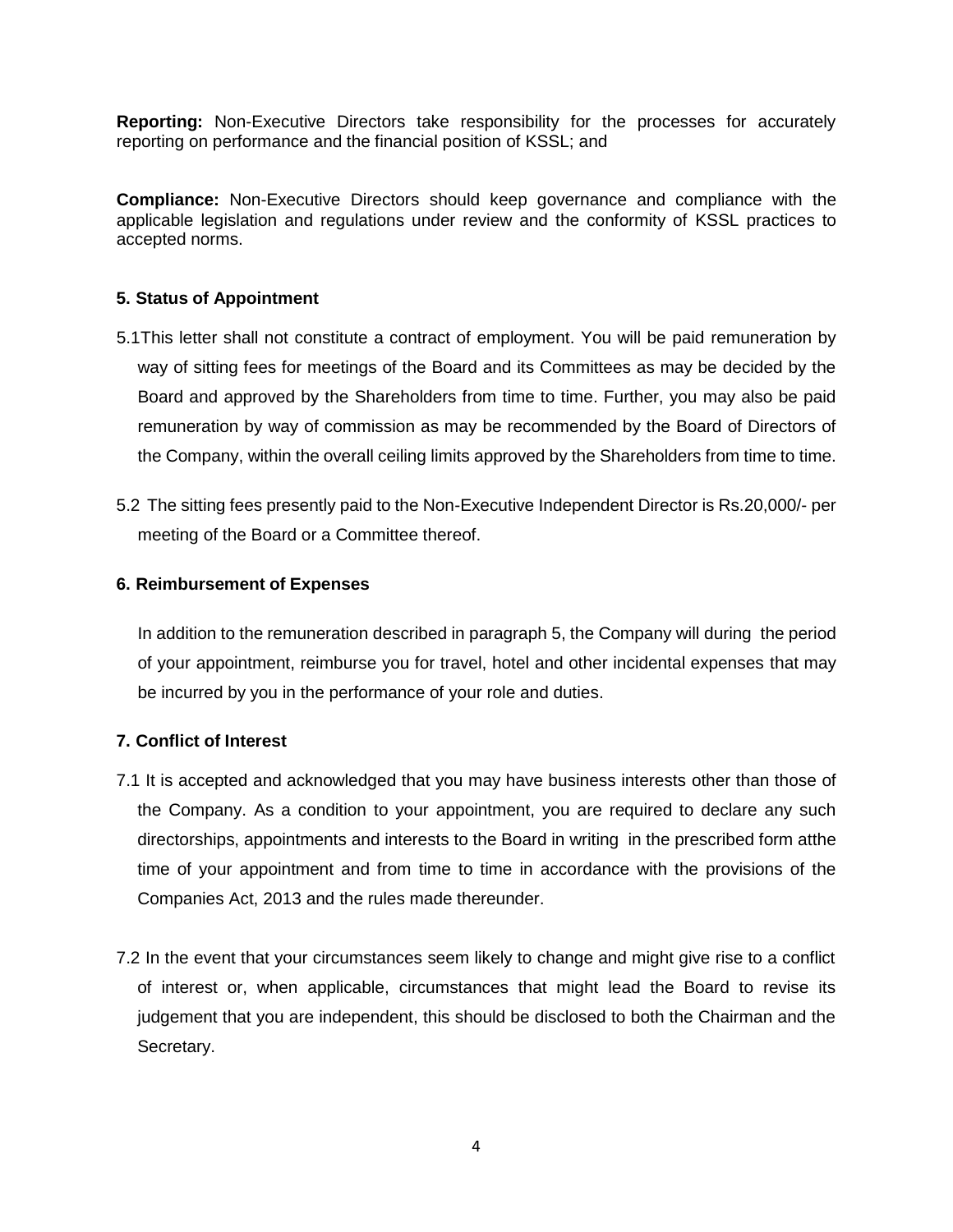### **8. Confidentiality**

All information acquired during your appointment is confidential to KSSL and should not be released, either during your appointment or following termination (by whatever means) to third parties without prior clearance from the Chairman unless required by law or by therules of any stock exchange or regulatory body. On reasonable request, you shall surrenderany documents and other materials made available to you by KSSL.

Your attention is also drawn to the requirements under the applicable regulations and the KSSL Code of Conduct relating to the Prohibition of the Insider Trading of the securities of KSSL. Consequently you are prohibited in disclosing of any unpublished price sensitive information of KSSL. and /or dealing in the securities of KSSL, while in possession of the unpublished price sensitive information of KSSL. You shall not buy, sell or deal in the securities of KSSL. without the requisite prior clearance from the Company Secretary of KSSL and in accordance with the Code of Conduct relating to the Prohibition of the Insider Trading of the securities of KSSL.

### **9. Evaluation**

The Company has adopted a policy on Board Evaluation. The policy provides for evaluation of the Board, the Committees of the Board and individual Directors, including the Chairman of the Board. As per the Policy, the Company will carry out an evaluation of the performance of the Board as a whole, Board Committees and Directors on an annual basis. Your appointment and Re-appointment on the Board shall be subject to the outcome of the yearly evaluation process.

### **10. Insurance**

KSSL has Directors' and Officers' liability insurance and it is intended that KSSL willassume and maintain such cover for the full term of your appointment.

### **11. Independent Professional Advice**

There may be occasions when the Committee of Directors considers that it needs professional advice in furtherance of your duties as a Director and it will be appropriate to consult independent advisers at the Company's expense and the Company will reimburse the cost of expenditure incurred if any, in accordance with the Company's policy.